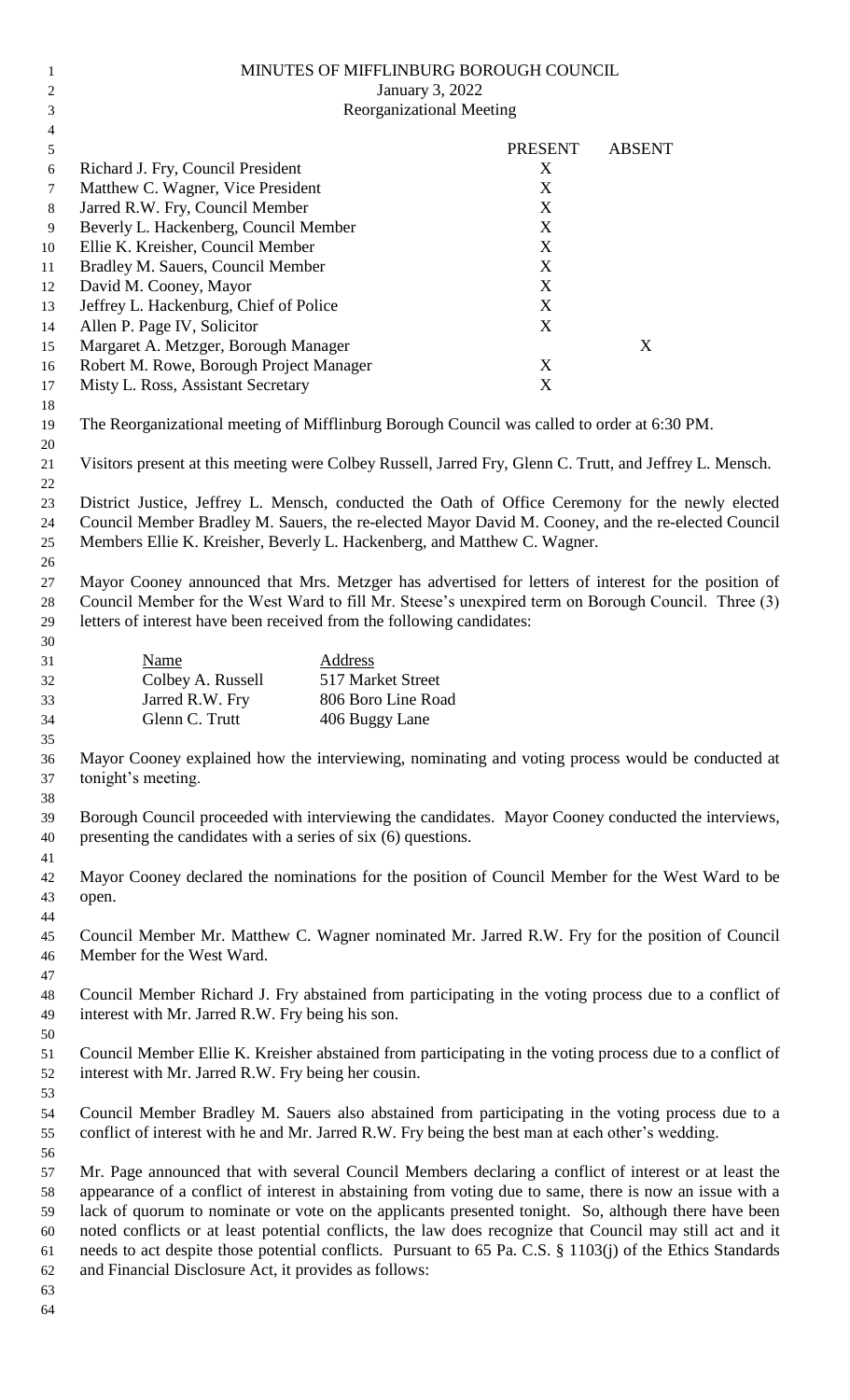(j) Voting conflict.--Where voting conflicts are not otherwise addressed by the Constitution of Pennsylvania or by any law, rule, regulation, order or ordinance, the following procedure shall be employed. Any public official or public employee who in the discharge of his official duties would be required to vote on a matter that would result in a conflict of interest shall abstain from voting and, prior to the vote being taken, publicly announce and disclose the nature of his interest as a public record in a written memorandum filed with the person responsible for recording the minutes of the meeting at which the vote is taken, provided that whenever a governing body would be unable to take any action on a matter before it because the number of members of the body required to abstain from voting under the provisions of this section makes the majority or other legally required vote of approval unattainable, then such members shall be permitted to vote if disclosures are made as otherwise provided herein. In the case of a three- member governing body of a political subdivision, where one member has abstained from voting as a result of a conflict of interest and the remaining two members of the governing body have cast opposing votes, the member who has abstained shall be permitted to vote to break the tie vote if disclosure is made as otherwise provided herein. 

 Mr. Page moved that Council Members: Mr. R. Fry, Mrs. Kreisher, and Mr. Sauers have all noted their disclosures and shall be permitted to vote on the nomination that has been presented

 Council Member Beverly L. Hackenberg nominated Mr. Glenn C. Trutt for the position of Council Member for the West Ward.

 Mayor Cooney declared the nominations for the position of Council Member for the West Ward to be closed.

 Mr. Page clarified that two (2) candidates were nominated for the position of Council Member for the West Ward. In accordance with the Borough Code, any vacancy occurring on the board shall be filled by a person nominated by the remaining members of the board and elected by a majority of the remaining members of the council shall constitute a quorum. Candidates are voted on in order of nomination. As soon as one candidate receives a majority vote the Council president declares him or her appointed and there is no vote on the remaining candidates.

Motion by: Matthew C. Wagner

## MOTION: **To appoint Mr. Jarred R.W. Fry for the position of Council Member for the West Ward with the term expiring December 31, 2021.**

- Yes Mr. R. Fry, Mrs. Kreisher, Mr. Sauers, Mr. Wagner
- No Mrs. Hackenberg
- 

 Mayor Cooney thanked Mr. Russell and Mr. Trutt for their interest in the position of Council Member 108 for the West Ward.

- Mayor, David M. Cooney, conducted the Oath of Office Ceremony for the newly appointed Borough Council Representative Mr. Jarred R.W. Fry.
- Mayor Cooney declared the nominations for the office of Borough Council President to be open.
- Council Member Matthew C. Wagner nominated Richard J. Fry for the office of Borough Council President.
	-

- Council Member Ellie K. Kreisher nominated Beverly L. Hackenberg for the office of Borough Council President.
- Mayor Cooney declared the nominations for the office of Borough Council President to be closed and called for a roll call vote.
- Council Member Jarred R.W. Fry abstained from participating in the voting process due to a conflict of interest with Richard J. Fry being his father.
- 
- A roll call vote for Mr. Richard J. Fry resulted in two (2) in favor and two (2) against; the subsequent
- vote to appoint Mrs. Beverly L. Hackenberg resulted in one (1) in favor and three (3) against.
-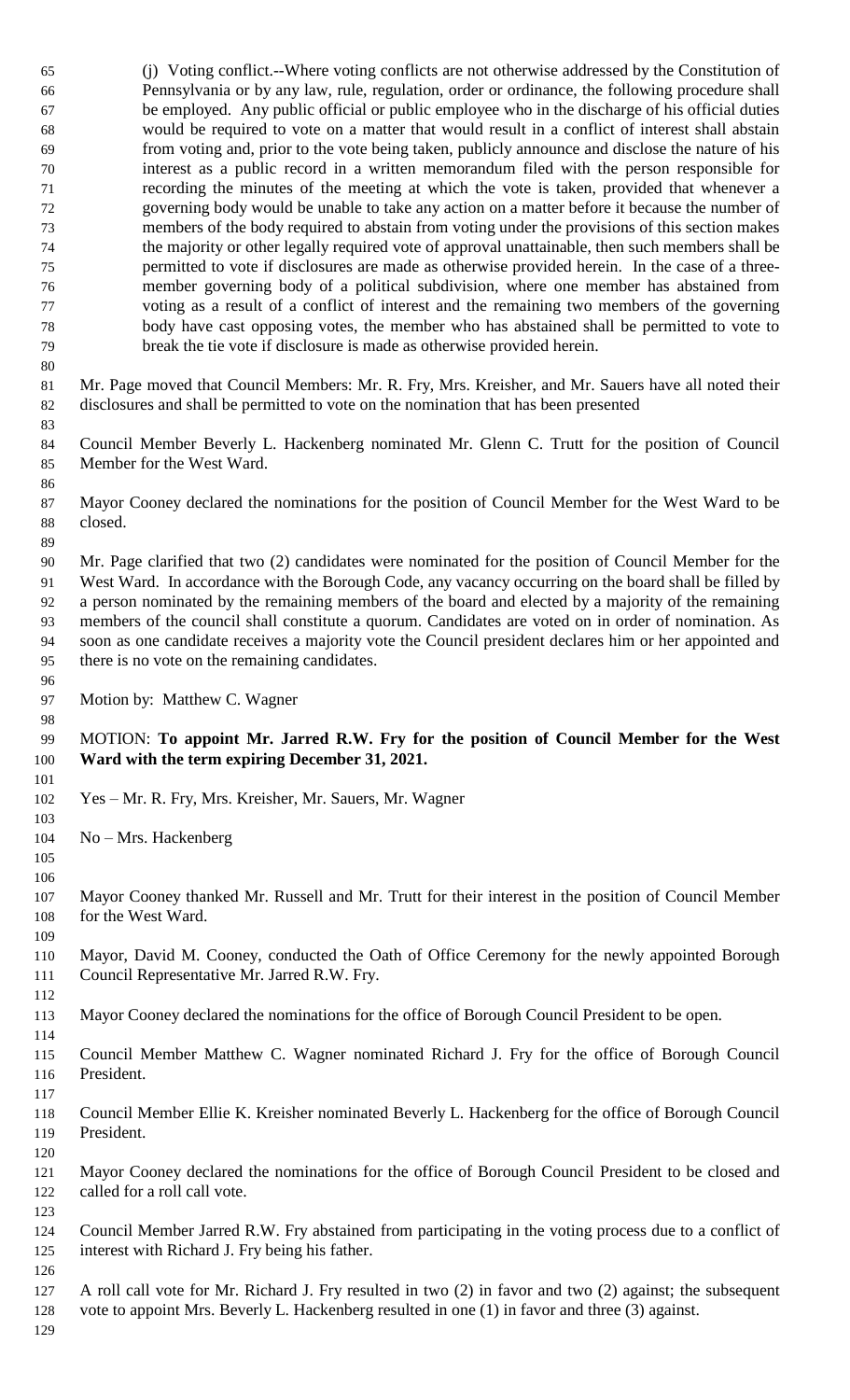Mayor Cooney announced that Mr. Richard J. Fry was elected Borough Council President. Chief Hackenburg interjected that he's confused on how Borough Council can vote twice on the same topic, but for different candidates. Chief Hackenburg stated that it seems to him that if a nominee doesn't receive a majority, then the vote should continue until one nominee attains a majority. Mr. Page advised Borough Council that a motion would be required to take action on the nominees for the office of Borough Council President. Mr. Page asked Mr. R. Fry and Mrs. Hackenberg to both abstain and not vote for themselves. Motion by: Matthew C. Wagner Second by: Bradley M. Sauers MOTION: **To appoint Mr. Richard J. Fry for the office of Borough Council President.** Yes – Mr. Sauers, Mr. Wagner No – Mrs. Kreisher, Mrs. Hackenberg Abstained – Mr J. Fry Motion by: Ellie K. Kreisher MOTION: **To appoint Mrs. Beverly L. Hackenberg for the office of Borough Council President.** Yes – Mrs. Kreisher No – Mr. Wagner, Mr. Sauers, Mr. R. Fry Abstained – Mr J. Fry Chief Hackenburg again pointed out that Borough Council still hasn't attained a majority. The roll call vote for Mr. Richard J. Fry resulted in two (2) in favor and two (2) against; a tie with two (2) votes for each. Mayor Cooney would need to cast the deciding vote to break the tie. Mr. Rowe added that the motion to appoint Mrs. Beverly L. Hackenberg for the office of Borough Council President didn't receive a second and therefore, that motion should have died due to lack of a second. Mr. Page instructed Mayor Cooney to cast the deciding vote on the motion to appoint Mr. Richard J. Fry for the office of Borough Council President. Mayor Cooney cast the deciding vote, voting against the motion to appoint Mr. Richard J. Fry for the office of Borough Council President. Mr. Page announced that the motion to appoint Mr. Richard J. Fry for the office of Borough Council President has failed. Additionally, there was a pending motion to appoint Mrs. Beverly L. Hackenberg for the office of Borough Council President that didn't receive a second and therefore, died due to lack of a second. Mr. Page clarified that the voting process would start all over again and suggested that Mr. R. Fry participate in the voting process in order to resolve this matter. Motion by: Matthew C. Wagner Second by: Bradley M. Sauers MOTION: **To appoint Mr. Richard J. Fry for the office of Borough Council President.** Yes – Mr. Sauers, Mr. Wagner, Mr. R. Fry No – Mrs. Hackenberg, Mrs. Kreisher Abstained – Mr J. Fry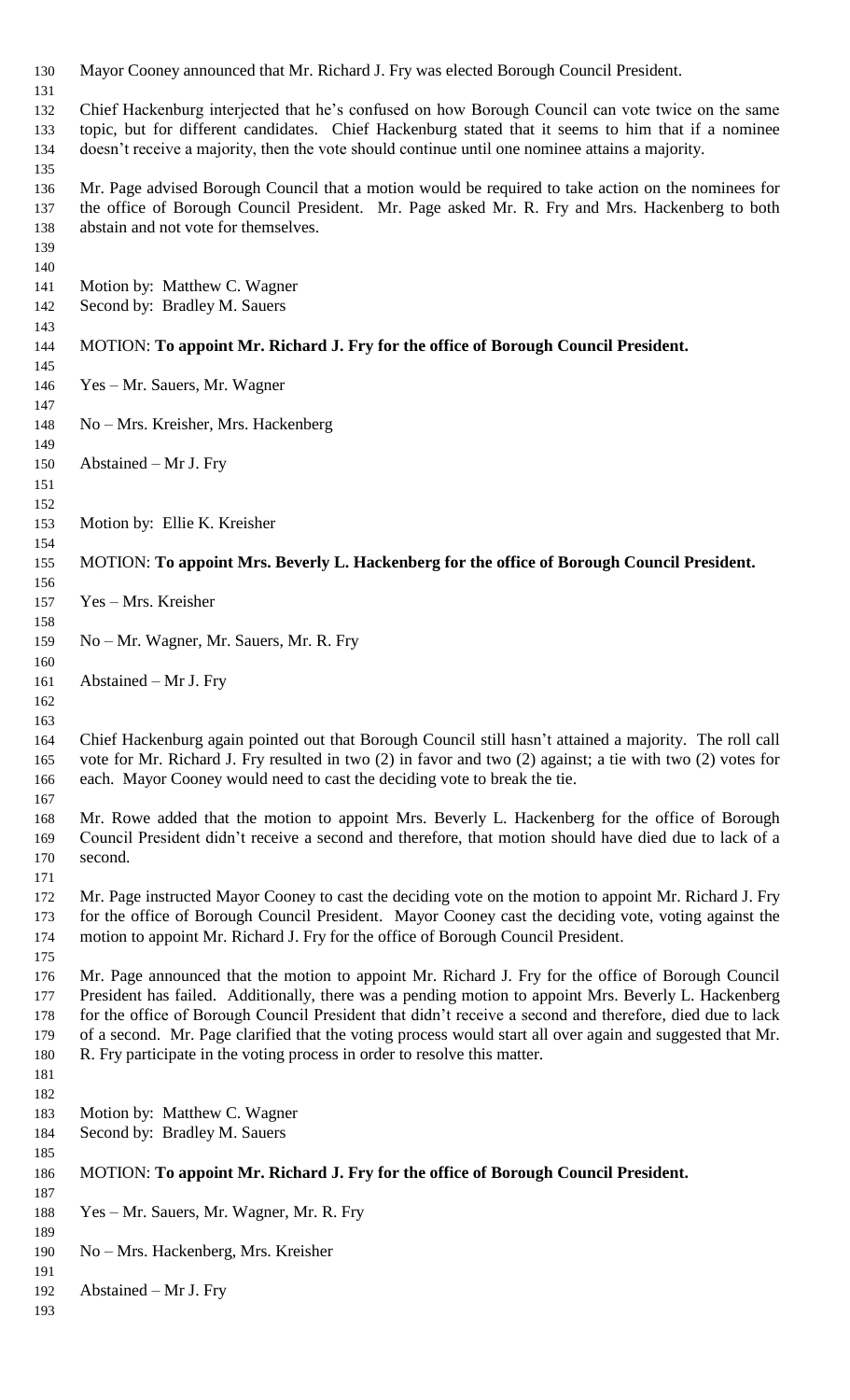| 194        | Mr. Page announced that the motion to appoint Mr. Richard J. Fry for the office of Borough Council                                                                                            |  |  |  |  |
|------------|-----------------------------------------------------------------------------------------------------------------------------------------------------------------------------------------------|--|--|--|--|
| 195<br>196 | President has passed and Mr. R. Fry was elected Borough Council President.                                                                                                                    |  |  |  |  |
| 197        | Mayor Cooney declared the nominations for the office of Borough Council Vice-President to be opened.                                                                                          |  |  |  |  |
| 198        |                                                                                                                                                                                               |  |  |  |  |
| 199        | Council Member Richard J. Fry nominated Matthew C. Wagner for the office of Borough Council Vice-                                                                                             |  |  |  |  |
| 200        | President.                                                                                                                                                                                    |  |  |  |  |
| 201<br>202 | Council Member Ellie K. Kreisher nominated Beverly L. Hackenberg for the office of Borough Council                                                                                            |  |  |  |  |
| 203        | Vice-President.                                                                                                                                                                               |  |  |  |  |
| 204        |                                                                                                                                                                                               |  |  |  |  |
| 205        | Mayor Cooney declared the nominations for the office of Borough Council President to be closed.                                                                                               |  |  |  |  |
| 206        |                                                                                                                                                                                               |  |  |  |  |
| 207        | Motion by: Richard J. Fry                                                                                                                                                                     |  |  |  |  |
| 208        | Second by: Bradley M. Sauers                                                                                                                                                                  |  |  |  |  |
| 209<br>210 | MOTION: To appoint Mr. Matthew C. Wagner for the office of Borough Council Vice-President.                                                                                                    |  |  |  |  |
| 211        |                                                                                                                                                                                               |  |  |  |  |
| 212        | Yes – Mr. R. Fry, Mr. J. Fry, Mr. Sauers                                                                                                                                                      |  |  |  |  |
| 213        |                                                                                                                                                                                               |  |  |  |  |
| 214        | No – Mrs. Hackenberg, Mrs. Kreisher                                                                                                                                                           |  |  |  |  |
| 215        |                                                                                                                                                                                               |  |  |  |  |
| 216        |                                                                                                                                                                                               |  |  |  |  |
| 217<br>218 | Mr. Page announced that the motion to appoint Mr. Matthew C. Wagner for the office of Borough<br>Council Vice-President has passed and Mr. Wagner was elected Borough Council Vice-President. |  |  |  |  |
| 219        |                                                                                                                                                                                               |  |  |  |  |
| 220        | Mayor Cooney turned the gavel over to the newly elected Borough Council President, Mr. Richard J.                                                                                             |  |  |  |  |
| 221        | Fry.                                                                                                                                                                                          |  |  |  |  |
| 222        |                                                                                                                                                                                               |  |  |  |  |
| 223        |                                                                                                                                                                                               |  |  |  |  |
| 224        | Motion by: Ellie K. Kreisher                                                                                                                                                                  |  |  |  |  |
| 225<br>226 | Second by: Matthew C. Wagner                                                                                                                                                                  |  |  |  |  |
|            |                                                                                                                                                                                               |  |  |  |  |
|            |                                                                                                                                                                                               |  |  |  |  |
| 227<br>228 | MOTION: To readopt the Bylaws and Robert's Rules of Order for conducting council meetings.                                                                                                    |  |  |  |  |
| 229        | Approved via unanimous voice vote.                                                                                                                                                            |  |  |  |  |
| 230        |                                                                                                                                                                                               |  |  |  |  |
| 231        |                                                                                                                                                                                               |  |  |  |  |
| 232        | Motion by: Ellie K. Kreisher                                                                                                                                                                  |  |  |  |  |
| 233        | Second by: Bradley M. Sauers                                                                                                                                                                  |  |  |  |  |
| 234<br>235 |                                                                                                                                                                                               |  |  |  |  |
| 236        | MOTION: To reappoint HRG, Inc. as the retained engineering firm and Utility Engineering PC as<br>the electrical engineering firm for the Borough of Mifflinburg.                              |  |  |  |  |
| 237        |                                                                                                                                                                                               |  |  |  |  |
| 238        | Approved via unanimous voice vote.                                                                                                                                                            |  |  |  |  |
| 239        |                                                                                                                                                                                               |  |  |  |  |
| 240        |                                                                                                                                                                                               |  |  |  |  |
| 241        | Motion by: Ellie K. Kreisher                                                                                                                                                                  |  |  |  |  |
| 242        | Second by: Jarred R.W. Fry                                                                                                                                                                    |  |  |  |  |
| 243<br>244 | MOTION: To reappoint McNerney Page Vanderlin & Hall as the Borough Solicitor for Borough                                                                                                      |  |  |  |  |
| 245        | Council and the Mifflinburg Planning Commission for 2022.                                                                                                                                     |  |  |  |  |
| 246        |                                                                                                                                                                                               |  |  |  |  |
| 247        | Approved via unanimous voice vote.                                                                                                                                                            |  |  |  |  |
| 248        |                                                                                                                                                                                               |  |  |  |  |
| 249        |                                                                                                                                                                                               |  |  |  |  |
| 250<br>251 | Motion by: Matthew C. Wagner<br>Second by: Bradley M. Sauers                                                                                                                                  |  |  |  |  |
| 252        |                                                                                                                                                                                               |  |  |  |  |
| 253        | MOTION: To approve the following depositories: PLGIT, M & T Bank / Wilmington Trust, First                                                                                                    |  |  |  |  |
| 254        | National Bank, Mifflinburg Bank & Trust Company, and PSAB Municipal Retirement Trust.                                                                                                         |  |  |  |  |
| 255        |                                                                                                                                                                                               |  |  |  |  |
| 256<br>257 | Approved via unanimous voice vote.                                                                                                                                                            |  |  |  |  |